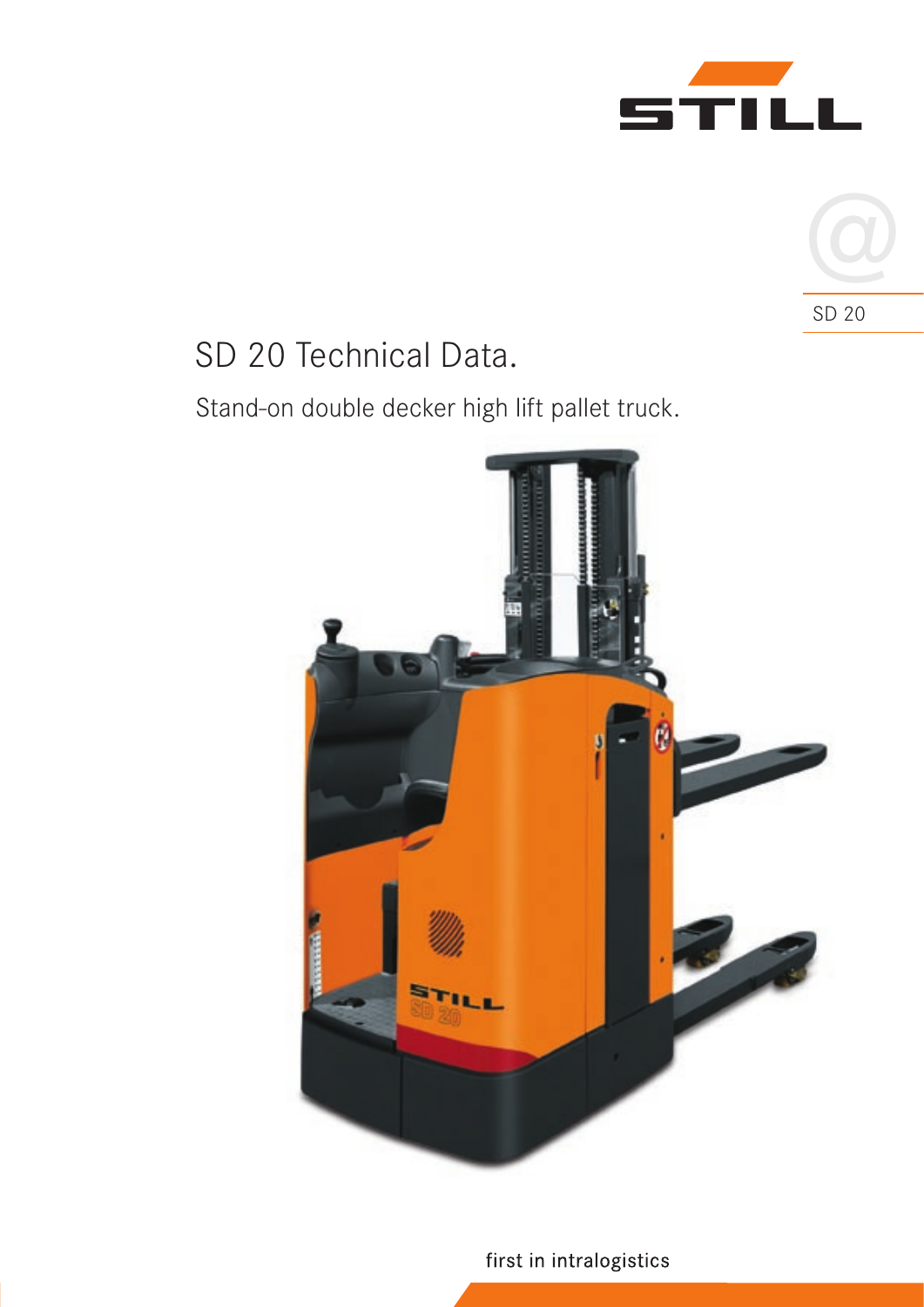2

In accordance with VDI guidelines 2198, this specification applies to the standard model only. Alternative tyres, mast types, ancillary equipment, etc. could result in different values.

|                                                                                                                                                                                                                                                                                                                                                  | 1.1  | Manufacturer                                                             |                                                                                                                                                                                                                                                                                                                                  |                                                                                                       | <b>STILL</b>          |
|--------------------------------------------------------------------------------------------------------------------------------------------------------------------------------------------------------------------------------------------------------------------------------------------------------------------------------------------------|------|--------------------------------------------------------------------------|----------------------------------------------------------------------------------------------------------------------------------------------------------------------------------------------------------------------------------------------------------------------------------------------------------------------------------|-------------------------------------------------------------------------------------------------------|-----------------------|
| Characteristics                                                                                                                                                                                                                                                                                                                                  | 1.2  | Manufacturer's model designation                                         |                                                                                                                                                                                                                                                                                                                                  |                                                                                                       | SD 20                 |
|                                                                                                                                                                                                                                                                                                                                                  | 1.3  | Power supply (electric, diesel, petrol, gas, mains electric)             |                                                                                                                                                                                                                                                                                                                                  |                                                                                                       | electric              |
|                                                                                                                                                                                                                                                                                                                                                  | 1.4  | Type of control (hand, pedestrian, stand-on, rider seated, order picker) |                                                                                                                                                                                                                                                                                                                                  |                                                                                                       | stand-on/rider seated |
|                                                                                                                                                                                                                                                                                                                                                  | 1.5  | Capacity/load                                                            |                                                                                                                                                                                                                                                                                                                                  | $\Omega$<br>(kg)                                                                                      | $2000^{11}$           |
|                                                                                                                                                                                                                                                                                                                                                  | 1.6  | Load centre                                                              |                                                                                                                                                                                                                                                                                                                                  | $\mathbb C$<br>(mm)                                                                                   | 600                   |
|                                                                                                                                                                                                                                                                                                                                                  | 1.8  | Load distance                                                            | lowered/raised $x$                                                                                                                                                                                                                                                                                                               | (mm)                                                                                                  | 999/916               |
|                                                                                                                                                                                                                                                                                                                                                  | 1.9  | Wheelbase                                                                | lowered/raised v                                                                                                                                                                                                                                                                                                                 | (mm)                                                                                                  | 1760/1677             |
|                                                                                                                                                                                                                                                                                                                                                  | 2.1  | Weight (inc. battery)                                                    |                                                                                                                                                                                                                                                                                                                                  | kg                                                                                                    | 1390                  |
| Weight                                                                                                                                                                                                                                                                                                                                           | 2.2  | Axle loadings laden<br>drive end/load end                                |                                                                                                                                                                                                                                                                                                                                  | kg                                                                                                    | 1430/1970             |
|                                                                                                                                                                                                                                                                                                                                                  | 2.3  | Axle loadings unladen<br>drive end/load end                              |                                                                                                                                                                                                                                                                                                                                  | kg                                                                                                    | 1010/380              |
|                                                                                                                                                                                                                                                                                                                                                  | 3.1  | Tyres                                                                    |                                                                                                                                                                                                                                                                                                                                  |                                                                                                       | rubber                |
|                                                                                                                                                                                                                                                                                                                                                  | 3.2  | Tyre size                                                                | drive end                                                                                                                                                                                                                                                                                                                        | mm                                                                                                    | Ø 250 x 100           |
| Wheels   tyres                                                                                                                                                                                                                                                                                                                                   | 3.3  | Tyre size                                                                | load end                                                                                                                                                                                                                                                                                                                         | mm                                                                                                    | 4 x Ø 85 x 60         |
|                                                                                                                                                                                                                                                                                                                                                  | 3.4  | Support rollers                                                          | drive end                                                                                                                                                                                                                                                                                                                        | mm                                                                                                    | 2 x Ø 125 x 50        |
|                                                                                                                                                                                                                                                                                                                                                  | 3.5  | Wheels, number $(x =$ drive wheel)<br>drive end/load end                 |                                                                                                                                                                                                                                                                                                                                  |                                                                                                       | 1x/3/4                |
|                                                                                                                                                                                                                                                                                                                                                  | 3.6  | Track width                                                              | drive end $ b_{10} $                                                                                                                                                                                                                                                                                                             | (mm)                                                                                                  | 507                   |
|                                                                                                                                                                                                                                                                                                                                                  | 3.7  | Track width                                                              | load end   b11                                                                                                                                                                                                                                                                                                                   | (mm)                                                                                                  | 380                   |
|                                                                                                                                                                                                                                                                                                                                                  | 4.2  | Closed mast height                                                       |                                                                                                                                                                                                                                                                                                                                  | $h_1$<br>(mm)                                                                                         | 1485                  |
|                                                                                                                                                                                                                                                                                                                                                  | 4.4  | Lift height                                                              |                                                                                                                                                                                                                                                                                                                                  | $h_3$<br>(mm)                                                                                         | 1590                  |
| Dimensions                                                                                                                                                                                                                                                                                                                                       | 4.5  | Height, mast raised                                                      |                                                                                                                                                                                                                                                                                                                                  | h <sub>4</sub><br>(mm)                                                                                | 2400                  |
|                                                                                                                                                                                                                                                                                                                                                  | 4.6  | Initial lift                                                             |                                                                                                                                                                                                                                                                                                                                  | h <sub>5</sub><br>(mm)                                                                                | 120                   |
|                                                                                                                                                                                                                                                                                                                                                  | 4.9  | Height of steering wheel                                                 |                                                                                                                                                                                                                                                                                                                                  | $h_{14}$<br>(mm)                                                                                      | 1345                  |
|                                                                                                                                                                                                                                                                                                                                                  | 4.15 | Height lowered                                                           |                                                                                                                                                                                                                                                                                                                                  | h <sub>13</sub><br>(mm)                                                                               | 90                    |
|                                                                                                                                                                                                                                                                                                                                                  | 4.19 | Overall length                                                           |                                                                                                                                                                                                                                                                                                                                  | (mm)<br> 1                                                                                            | 2130                  |
|                                                                                                                                                                                                                                                                                                                                                  | 4.20 | Length to front face of forks                                            |                                                                                                                                                                                                                                                                                                                                  | $\mathsf{I}_2$<br>(mm)                                                                                | 930                   |
|                                                                                                                                                                                                                                                                                                                                                  | 4.21 | Overall width                                                            |                                                                                                                                                                                                                                                                                                                                  | $b_1$<br>(mm)                                                                                         | 796                   |
|                                                                                                                                                                                                                                                                                                                                                  | 4.22 | Fork dimensions                                                          |                                                                                                                                                                                                                                                                                                                                  | s/e/l<br>(mm)                                                                                         | 54/184/1200           |
|                                                                                                                                                                                                                                                                                                                                                  |      | 4.24   Fork carriage width                                               |                                                                                                                                                                                                                                                                                                                                  | b <sub>3</sub><br>(mm)                                                                                | 680                   |
|                                                                                                                                                                                                                                                                                                                                                  | 4.25 | Overall fork width                                                       |                                                                                                                                                                                                                                                                                                                                  | b <sub>5</sub><br>(mm)                                                                                | 564                   |
|                                                                                                                                                                                                                                                                                                                                                  | 4.32 | Floor clearance, centre of wheelbase                                     |                                                                                                                                                                                                                                                                                                                                  | m <sub>2</sub><br>(mm)                                                                                | 30                    |
|                                                                                                                                                                                                                                                                                                                                                  | 4.34 | Working aisle width with 800 x 1200 pallet lengthwise                    |                                                                                                                                                                                                                                                                                                                                  | A <sub>st</sub><br>(mm)                                                                               | 2330                  |
|                                                                                                                                                                                                                                                                                                                                                  | 4.35 | Outer turning radius                                                     |                                                                                                                                                                                                                                                                                                                                  | Wa<br>(mm)                                                                                            | 1930                  |
|                                                                                                                                                                                                                                                                                                                                                  | 5.1  | Speed                                                                    | laden/unladen                                                                                                                                                                                                                                                                                                                    | km/h                                                                                                  | 7/9                   |
|                                                                                                                                                                                                                                                                                                                                                  | 5.2  | Lifting time                                                             | laden/unladen                                                                                                                                                                                                                                                                                                                    | m/s                                                                                                   | 0.15/0.23             |
|                                                                                                                                                                                                                                                                                                                                                  | 5.3  | Lowering time                                                            | laden/unladen                                                                                                                                                                                                                                                                                                                    | m/s                                                                                                   | 0.23/0.18             |
| Performance                                                                                                                                                                                                                                                                                                                                      | 5.8  | Gradeability                                                             | laden/unladen                                                                                                                                                                                                                                                                                                                    | $\%$                                                                                                  | 8/12                  |
|                                                                                                                                                                                                                                                                                                                                                  | 5.9  | Acceleration time (over 10 m)                                            | laden/unladen                                                                                                                                                                                                                                                                                                                    | $\mathsf S$                                                                                           | 7.3/5.6               |
|                                                                                                                                                                                                                                                                                                                                                  | 5.10 | <b>Brakes</b>                                                            |                                                                                                                                                                                                                                                                                                                                  |                                                                                                       | electric              |
| Electric Motors                                                                                                                                                                                                                                                                                                                                  | 6.1  | Drive motor, rating $S2 = 60$ min.                                       |                                                                                                                                                                                                                                                                                                                                  | kW                                                                                                    | 2.0                   |
|                                                                                                                                                                                                                                                                                                                                                  | 6.2  | Hoist motor, rating at $S3 = 15%$                                        |                                                                                                                                                                                                                                                                                                                                  | kW                                                                                                    | 2.0                   |
|                                                                                                                                                                                                                                                                                                                                                  | 6.4  | Battery voltage, capacity K5                                             |                                                                                                                                                                                                                                                                                                                                  | V/Ah                                                                                                  | 24/420                |
|                                                                                                                                                                                                                                                                                                                                                  | 6.5  | Battery weight $\pm$ 5 % (dependent of manufacturer)                     |                                                                                                                                                                                                                                                                                                                                  | kg                                                                                                    | 370                   |
|                                                                                                                                                                                                                                                                                                                                                  | 6.6  | Energy consumption according to VDI cycle                                |                                                                                                                                                                                                                                                                                                                                  | kWh/h                                                                                                 | 1.1                   |
|                                                                                                                                                                                                                                                                                                                                                  | 8.1  | Drive control                                                            |                                                                                                                                                                                                                                                                                                                                  |                                                                                                       | electronic            |
| Other                                                                                                                                                                                                                                                                                                                                            | 8.4  | Noise peak at operator's ears                                            |                                                                                                                                                                                                                                                                                                                                  | dB(A)                                                                                                 | <70                   |
| 1) Capacity: main lift = 1000 kg, initial lift = 1000 kg main and initial lift together = 2000 kg                                                                                                                                                                                                                                                |      |                                                                          |                                                                                                                                                                                                                                                                                                                                  |                                                                                                       |                       |
| The STILL SD 20.<br>Driver's compartment.                                                                                                                                                                                                                                                                                                        |      |                                                                          |                                                                                                                                                                                                                                                                                                                                  |                                                                                                       |                       |
| Stand-on double decker high lift pallet truck designed for a high<br>turn round of goods in double decker loading, when loading and<br>unloading lorries, and also for horizontal transportation of goods<br>up to 2000 kg. With compact length and overall width of less than<br>800 mm, normal commercial pallets can be handled lengthways or |      |                                                                          | - The driver's standing compartment is fitted with a bucket seat to<br>allow the driver to be seated if required.<br>- A high level of driving comfort is achieved with the padded interior<br>plus integral storage facilities for working papers and utensils.<br>- Gas-damped non-slip footplate and the seat can be adjusted |                                                                                                       |                       |
| crossways. The SD is also very flexible when used for order picking,<br>for servicing racking or as a working/lifting table.                                                                                                                                                                                                                     |      |                                                                          |                                                                                                                                                                                                                                                                                                                                  | for height by up to 180 mm. Adjustment is smooth and easily<br>achieved by a simple push of a button. |                       |

# **The STILL SD 20.**

#### **Driver's compartment.**

- The driver's standing compartment is fitted with a bucket seat to allow the driver to be seated if required.
- A high level of driving comfort is achieved with the padded interior plus integral storage facilities for working papers and utensils.
- Gas-damped non-slip footplate and the seat can be adjusted for height by up to 180 mm. Adjustment is smooth and easily achieved by a simple push of a button.
- The controls fall easily to hand without changing grip and a clear layout avoids confusion. Drive direction and travel speed are controlled by a butterfly switch with integral buttons for hoist and lower functions.
- Footrests on the right of the footwell prevent fatigue during long horizontal transport runs.
- Standard display gives battery discharge, operating hours and fault code read-outs.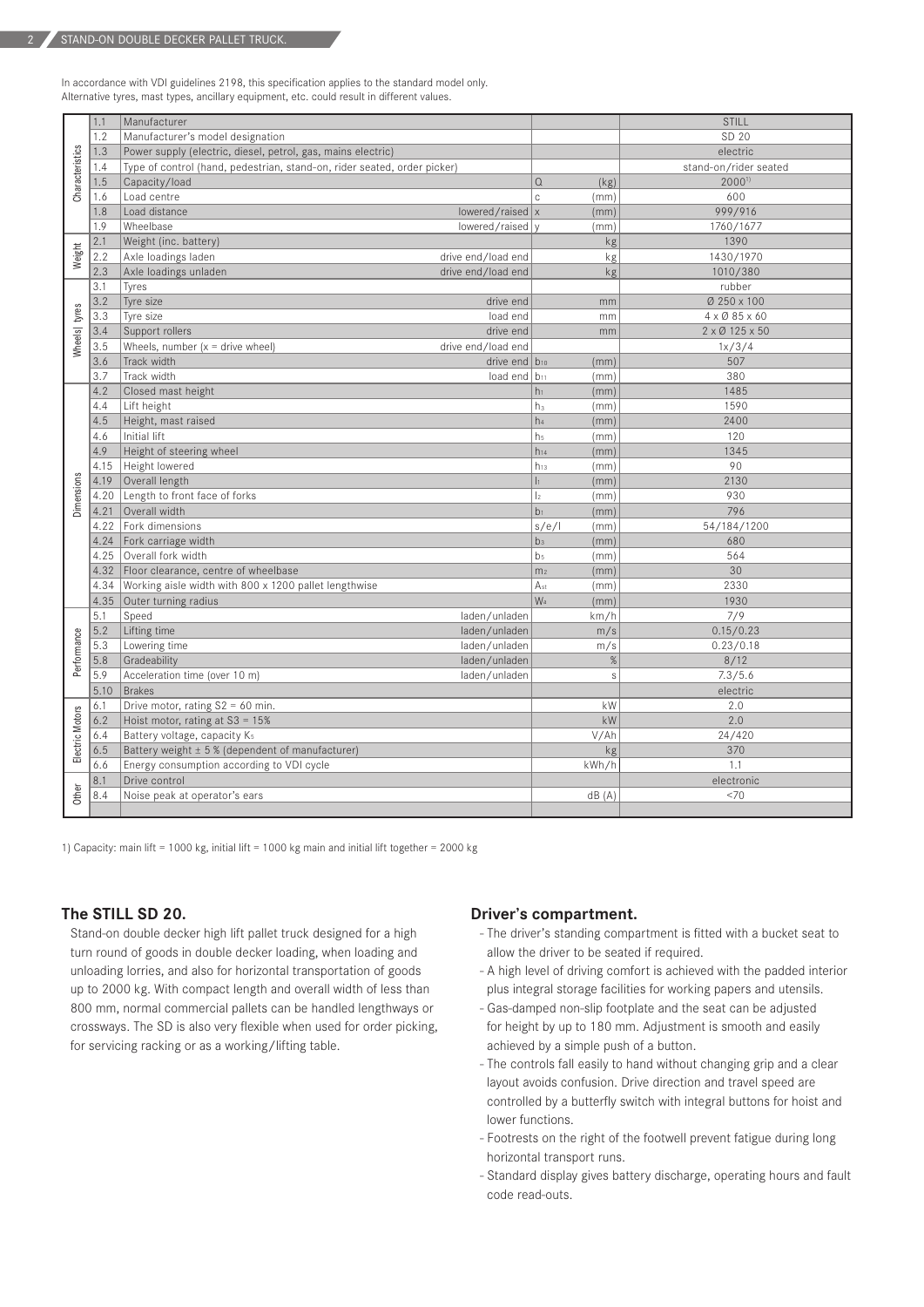#### **Chassis.**

- Very good all round vision and a clear view onto the fork tips thanks to the new rounded chassis contours.
- Robust, torsionally rigid steel frame consists of drive section and load lifting section.
- A patented hinged section gives ideal access to the electrical components. Ease of servicing reduces maintenance costs.
- Automatic level compensation for the load wheels makes for safer transport.
- Good weight distribution and reduced point loading due to the 4-wheel principle - ideal for upper storey use.
- Patented friction aids on the fork tips allow non-skid pallet handling.

# **Steering.**

- Full electric steering for 180° lock-to-lock movement without kickback. Steering wheel diameter of only 120 mm and 4 ½ turns guarantees fast, effortless steering.
- The steer motor is protected against shocks from uneven floors by a safety coupling.
- Automatic reduction of speed when driving round corners, thereby ensuring a high level of safety through optimal driving characteristics.

# **Drive.**

- A robust 2.0 kW shunt wound drive motor provides quick acceleration and powerful ramp travel. Efficient energy utilisation due to the spur and bevel gear transmission.

#### **Hydraulics.**

- The hydraulic unit consists of a powerful, high efficiency 2.0 kW pump motor actuated via push buttons in the operating panel.
- Particularly sensitive control is achieved with the proportional valve technology fitted as standard for the main hoist.
- Automatic shut-off of the initial lift is achieved by an overload protection for the hydraulic pump - saving energy and reducing noise.

#### **Brakes.**

- Two independent braking systems are fitted.
- Generator braking activated by releasing the butterfly switch or changing drive direction guarantees soft braking and protects the brake linings. During braking the drive unit acts as a generator and puts the recovered energy back into the battery.
- An electromagnetic brake acts as a parking and emergency brake.
- Starting on gradients is possible without roll-back.
- Automatic brake monitoring is achieved by means of a load sensor, which regulates the braking current to suit the load.



3

# **Battery.**

- For multi-shift use the battery is changed using the patented battery free lift and a roller track at the side.

#### **Auxiliary equipment.**

- Various drive wheels
- Wheel position indicator
- Data terminal/Scanner